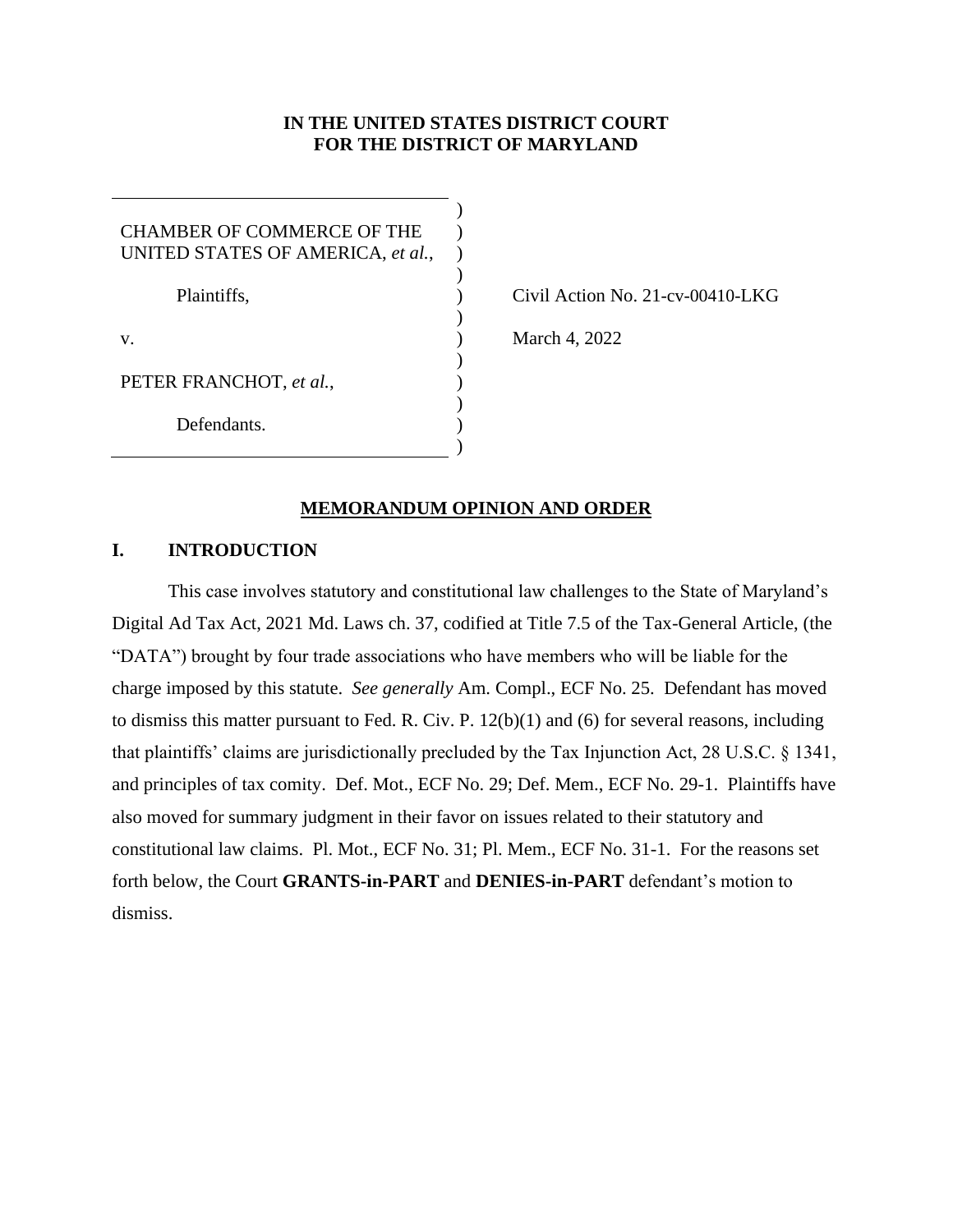# **II. FACTUAL AND PROCEDURAL BACKGROUND**<sup>1</sup>

#### **A. Factual Background**

In this civil action, plaintiffs, the Chamber of Commerce of the United States of America, the Internet Association, NetChoice and the Computer & Communications Industry Association, bring statutory and constitutional law challenges to the State of Maryland's Digital Ad Tax Act, or "DATA." *See generally* Am. Compl. Specifically, plaintiffs allege in Counts I, II and III of the amended complaint that the DATA: (1) violates the Internet Tax Freedom Act, 47 U.S.C. § 151 (Count I); (2) violates the Commerce Clause (Count II); and (3) violates the Due Process Clause (Count III). *See id.* at ¶¶ 76-93. In addition, plaintiffs allege in Count IV of the amended complaint that the DATA's provision that prohibits passing on the costs of the DATA's charge violates the Commerce Clause and the First Amendment. *Id.* at ¶¶ 94-96.

### The Maryland Digital Ad Tax Act

As background, the DATA imposes a charge on a business's annual gross revenues derived from digital advertising services provided in the State of Maryland, if the business has at least \$100 million in global annual gross revenues. *See* Md. Code Ann., Tax-Gen. §§ 7.5-102 to -103. Under the DATA, "'[d]igital advertising services' include[] advertisement services on a digital interface, including advertisements in the form of banner advertising, search engine advertising, interstitial advertising, and other comparable advertising services." *Id*. at § 7.5-  $101(e)(1)$ .

The tax rate under the DATA is graduated in increments of 2.5%, from 2.5% to 10%, based upon the global annual gross revenues of the business. *See* Md. Code Ann., Tax-Gen. § 7.5-103.<sup>2</sup> In addition, the DATA requires that "[t]he Comptroller . . . adopt regulations that

<sup>&</sup>lt;sup>1</sup> The facts recited in this Memorandum Opinion and Order are taken from the amended complaint ("Am. Compl."); defendant's motion to dismiss ("Def. Mot."); and memorandum in support thereof ("Def. Mem."); plaintiffs' response in opposition to defendant's motion to dismiss and motion for summary judgment ("Pl. Mot."); and memorandum in support thereof ("Pl. Mem.").

<sup>&</sup>lt;sup>2</sup> The DATA provides that the "assessable base" is the business's "annual gross revenues derived from digital advertising services in the State [of Maryland]." *See* Md. Code Ann., Tax-Gen. § 7.5-101(c). The statute also provides that the assessable base is determined by using an apportionment fraction, based upon the annual gross revenues of the business derived from digital advertising services in Maryland (the numerator) and in the United States (the denominator). *Id*. at § 7.5-102(b)(1).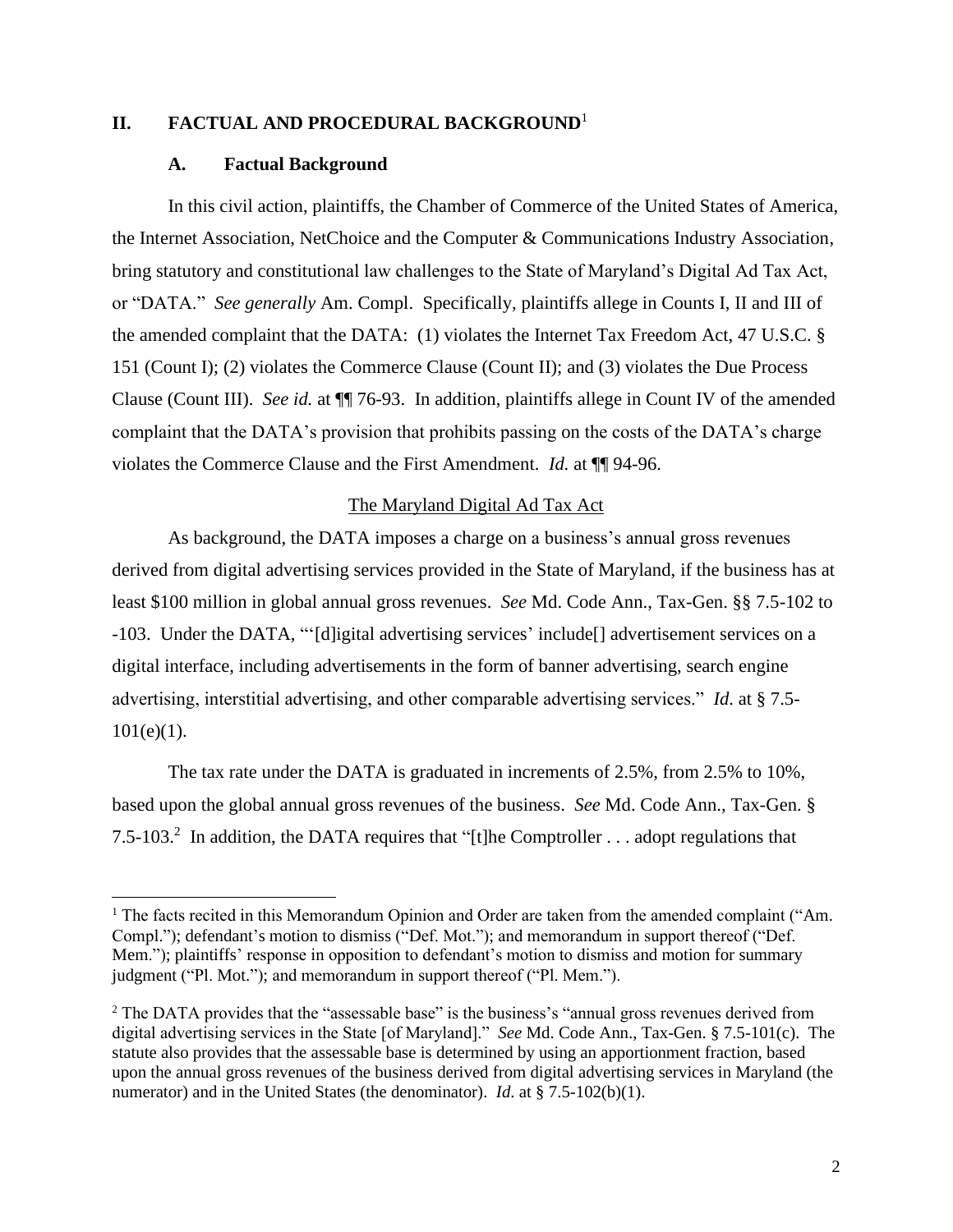determine the state from which revenues from digital advertising services are derived." *Id*. at §  $7.5 - 102(b)(2)$ .

In 2021, the Maryland General Assembly adopted certain amendments to the DATA, which: (1) exclude advertising services on digital interfaces owned or operated by a broadcast entity, or news media entity and (2) prohibit a covered taxpayer from directly passing on the cost of the digital ad tax to a purchaser of digital advertising services. *See* 2021 Md. Laws ch. 669, § 1 (S.B. 787) (amending Md. Code Ann., Tax-Gen. §§ 7.5-101 to -102). The so-called "passthrough" prohibition in the DATA, as amended, provides that: "[a] person who derives gross revenues from digital advertising services in the State may not directly pass on the cost of the tax imposed under this section to a customer who purchases the digital advertising services by means of a separate fee, surcharge, or line-item." *See* Md. Code Ann., Tax-Gen. § 7.5-102(c).

The proceeds collected via the DATA's charge are distributed to the Blueprint for Maryland's Future Fund. *See* Md. Code Ann., Tax-Gen. § 2-4A-02. This fund is used to pay for a comprehensive package of improvements that are intended to "transform Maryland's education system to world-class student achievement levels." *See* Md. Code Ann., Educ. § 1-301(a).

## Methods For Challenging A Tax Under Maryland Law

Maryland law affords two methods for a taxpayer to raise an objection to a tax, including a state or federal constitutional challenge.

First, the so-called "post-deprivation remedy" allows a taxpayer to first pay the disputed tax and then seek a refund. *See* Md. Code Ann., Tax-Gen. § 13-901(a) ("A claim for refund may be filed with the tax collector who collects the tax, fee, or charge by a claimant who: (1) erroneously pays to the State a greater amount of tax, fee, charge, interest, or penalty than is properly and legally payable; [or] (2) pays to the State a tax, fee, charge, interest, or penalty that is erroneously, illegally, or wrongfully assessed or collected in any manner."). If a postdeprivation remedy is pursued, the Comptroller will "(1) investigate each claim for refund; and (2) conduct a hearing at the request of the claimant prior to a final determination on the claim." *See id*. at § 13-904(a).

Thereafter, the Comptroller issues a notice of "the determination of the claim for refund." *Id*. at § 13-904(b). Maryland law also provides that, if the taxpayer disagrees with the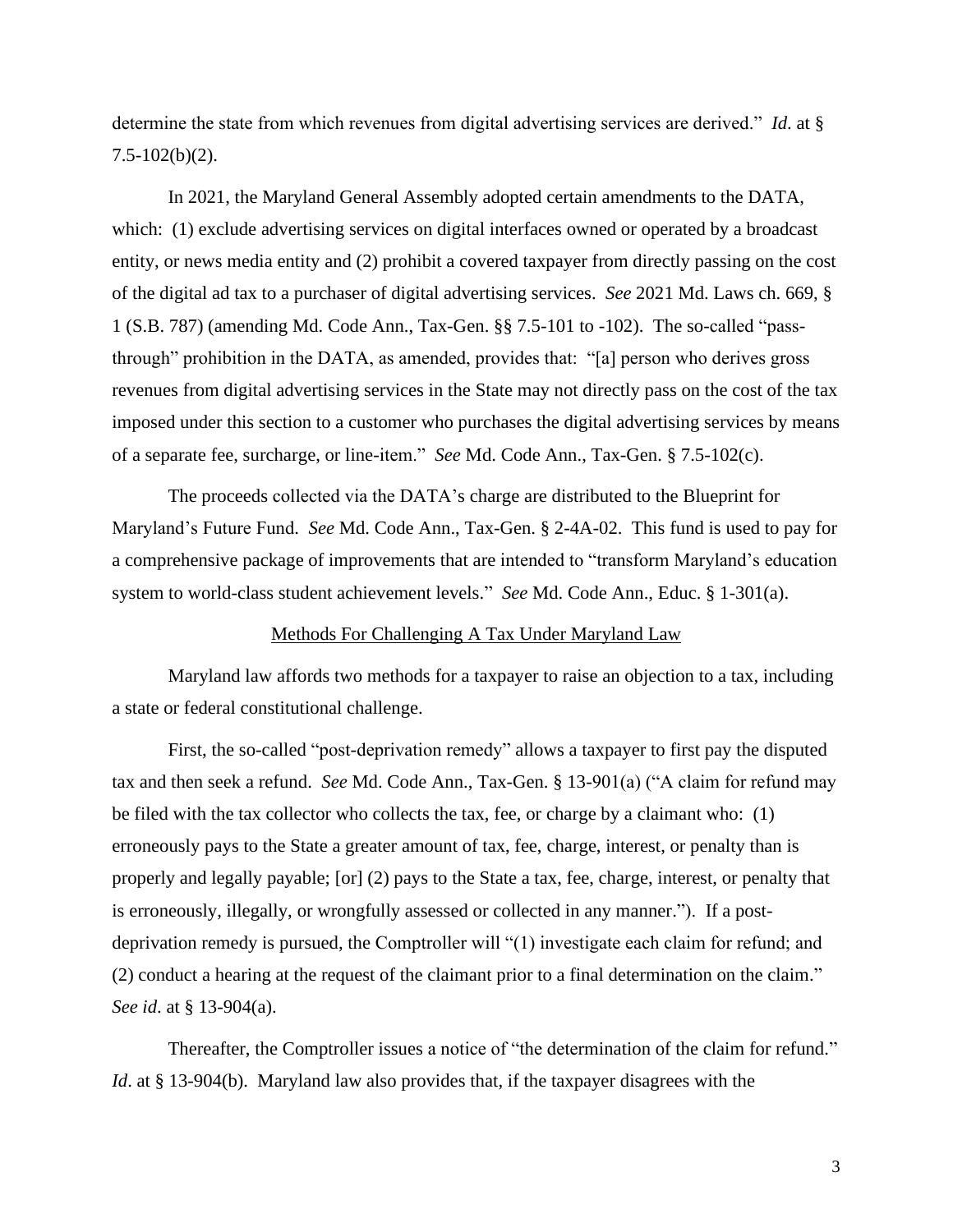Comptroller's determination, or if the Comptroller does not issue its determination within six months after filing the claim, the taxpayer can appeal to the Maryland Tax Court. *Id*. at § 13- 510(a)(6) ("[W]ithin 30 days after the date on which a notice is mailed, a person or governmental unit that is aggrieved by the action in the notice may appeal to the Tax Court from:  $\dots$  (6) a disallowance of a claim for refund under § 13-904 of this title."); *id*. at § 13-510(b) ("If a tax collector does not make a determination on a claim for refund within 6 months after the claim is filed, the claimant may: (1) consider the claim as being disallowed; and (2) appeal the disallowance to the Tax Court.").

A second option is for a taxpayer to pursue the so-called "pre-deprivation remedy" under Maryland law, which allows a taxpayer to challenge a tax before paying the tax. *Id*. at § 13-401 ("[I]f a tax collector examines or audits a return and determines that the tax due exceeds the amount shown on the return, the tax collector shall assess the deficiency."). This remedy is available if the Comptroller determines that a taxpayer did not pay tax that was due and issues an assessment. *Id*. A taxpayer may choose to contest such an assessment by filing an appeal directly with the Maryland Tax Court. *Id*. at § 13-510(a)(1) ("[W]ithin 30 days after the date on which a notice is mailed, a person or governmental unit that is aggrieved by the action in the notice may appeal to the Tax Court from: (1) a final assessment of tax, interest, or penalty under this article[.]"); *see also Comptroller v. Phillips*, 865 A.2d 590, 594 n.5 (Md. 2005) ("§ 13– 510(a)(1) of the Tax–General Article authorizes a person aggrieved by a tax assessment to appeal to the Tax Court.").

In this regard, Maryland law provides that "[t]he [Maryland] Tax Court shall have full power to hear, try, determine, or remand any matter before it" and that the Maryland Tax Court "may reassess or reclassify, abate, modify, change or alter any valuation, assessment, classification, tax or final order appealed to the Tax Court." Md. Code Ann., Tax-Gen § 13- 528(a). The Maryland Tax Court can also abate penalties and interest on an assessment. *See, e.g.*, *Frey v. Comptroller*, 29 A.3d 475, 519 (Md. 2011) (stating that the Maryland Tax Court is authorized to abate assessed interest for "reasonable cause" or "an obvious error").

Lastly, Maryland law provides for judicial review of the determinations of the Maryland Tax Court to the Circuit Court of Maryland in both pre-deprivation and post-deprivation cases. Md. Code Ann., Tax-Gen. § 13-532(a)(2). A judgment of the Circuit Court of Maryland is also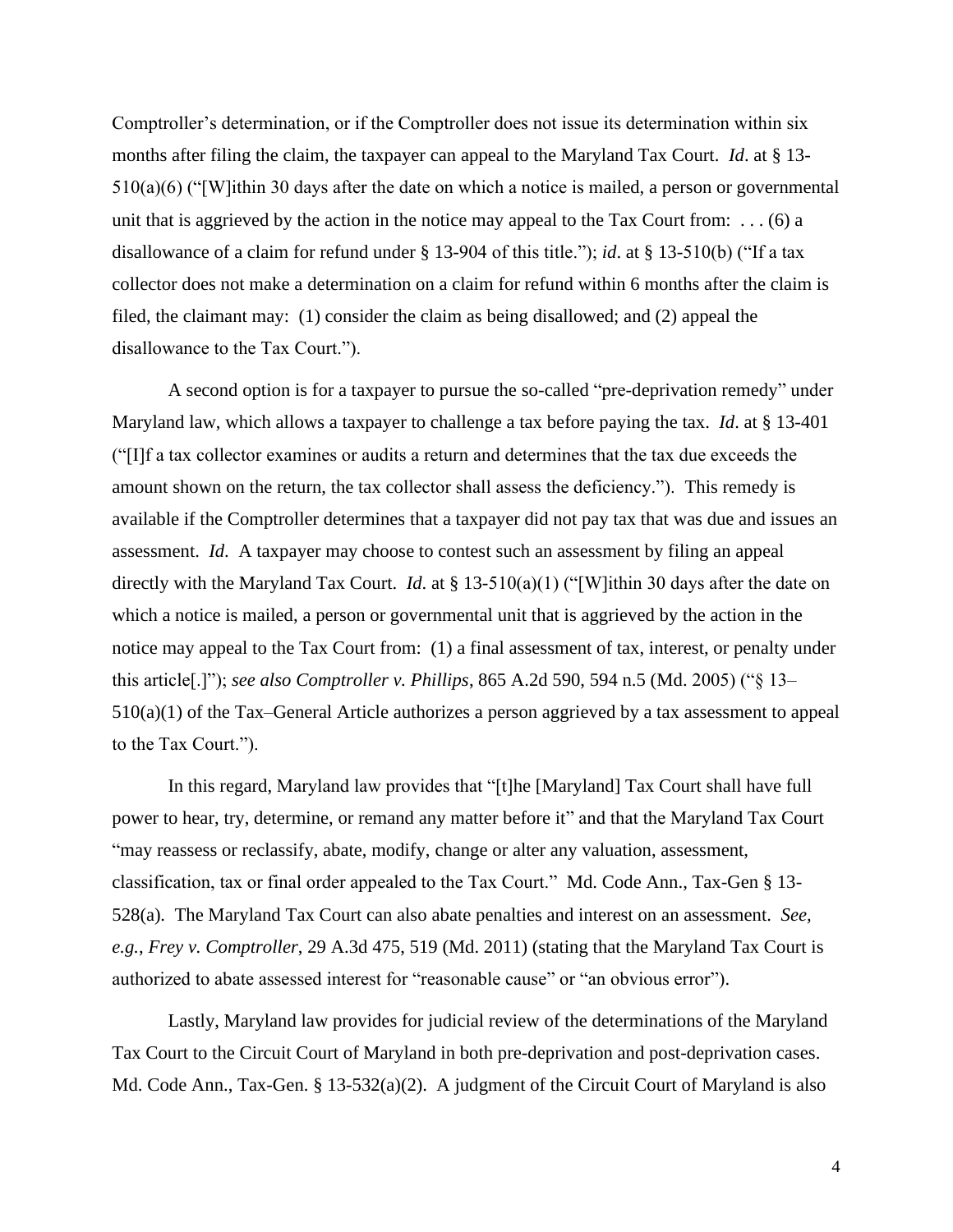appealable by right to Maryland's Court of Special Appeals, with discretionary review by the Maryland Court of Appeals available via writ of certiorari. *See* Md. Code Ann., Cts. & Jud. Proc. §§ 12-201, 12-301, 12-307 and 12-308.

#### **B. Procedural Background**

Plaintiffs commenced this action on February 18, 2021. *See* Compl., ECF No. 1. On April 30, 2021, plaintiffs filed an amended complaint. *See* Am. Compl.

On June 15, 2021, defendant filed a motion to dismiss the amended complaint, pursuant to Fed. R. Civ. P. 12(b)(1) and (6), and a memorandum in support thereof. *See* Def. Mot; Def. Mem. On July 29, 2021, plaintiffs filed a response in opposition to defendant's motion to dismiss and a motion for summary judgment, pursuant to Fed. R. Civ. P. 56. *See* Pl. Mot.; Pl. Mem.

On September 13, 2021 defendant filed a reply in support of his motion to dismiss and a response in opposition to plaintiffs' motion for summary judgment. *See* Def. Resp., ECF No. 36. Plaintiffs filed a reply in support of their motion for summary judgment on October 13, 2021. *See* Pl. Reply, ECF No. 47.

On November 19, 2021 defendant filed a supplemental brief on the applicability of the Tax Injunction Act to plaintiffs' claims. *See* Def. Supp. Br., ECF No. 56. On December 13, 2021, plaintiffs filed a responsive supplemental brief on this jurisdictional issue. *See* Pl. Supp. Br., ECF No. 57. On February 17, 2022, the Court held oral argument on this jurisdictional issue.

#### **III. LEGAL STANDARDS**

#### **A. Fed. R. Civ. P. 12(b)(1)**

A motion to dismiss for lack of subject-matter jurisdiction pursuant to Fed. R. Civ. P. 12(b)(1) is a challenge to the Court's "competence or authority to hear the case." *Davis v. Thompson*, 367 F. Supp. 2d 792, 799 (D. Md. 2005). The United States Supreme Court has explained that subject-matter jurisdiction is a "threshold matter" that is "inflexible and without exception." *Steel Co. v. Citizens for a Better Env't*, 523 U.S. 83, 94-95 (1998) (quoting *Mansfield, C. & L.M.R. Ry. Co. v. Swan*, 111 U.S. 379, 382 (1884)). And so, an objection that the Court lacks subject-matter jurisdiction "may be raised by a party, or by a court on its own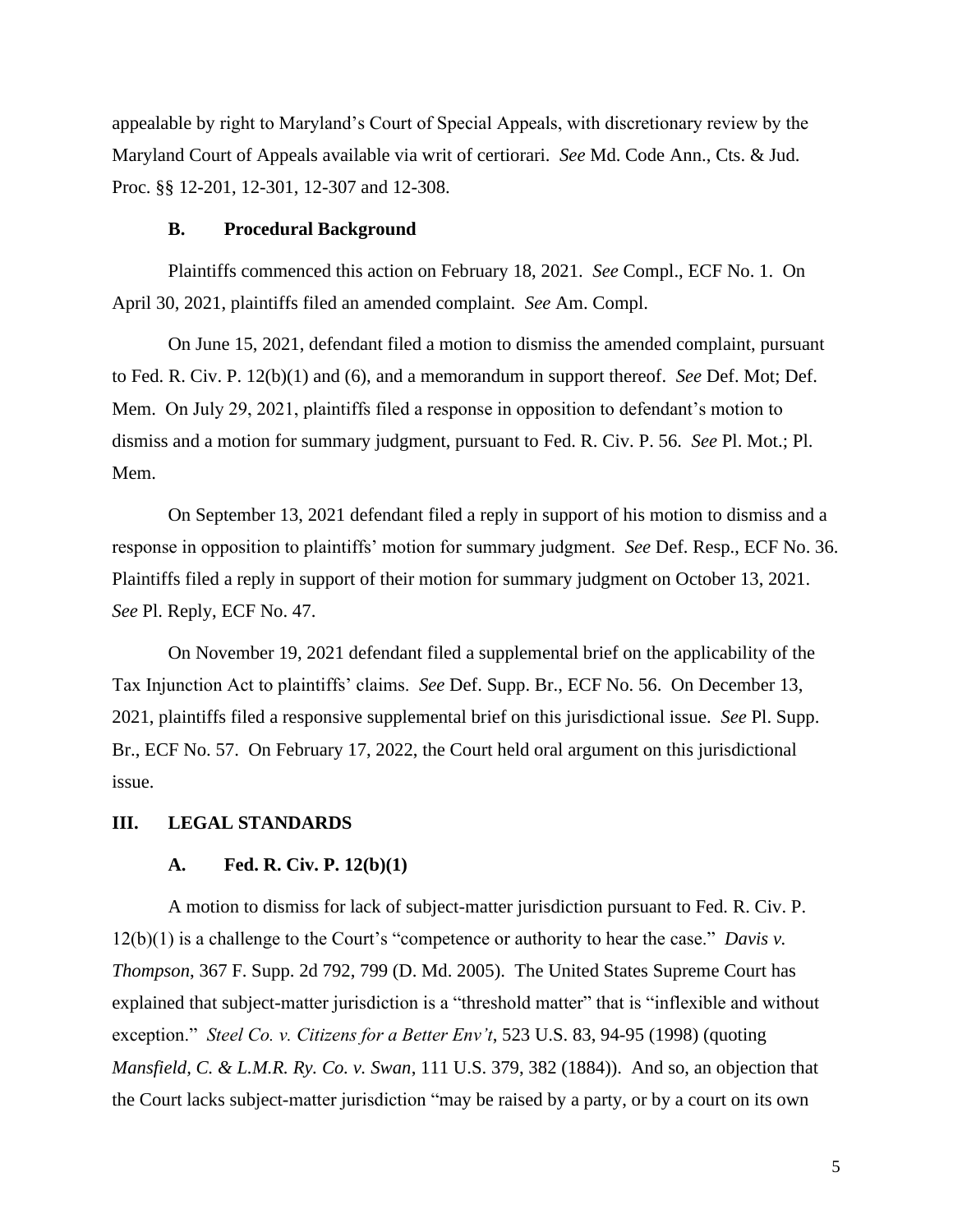initiative, at any stage in the litigation, even after trial and the entry of judgment." *Arbaugh v. Y&H Corp.*, 546 U.S. 500, 506 (2006).

The United States Court of Appeals for the Fourth Circuit has also explained that the plaintiff bears the burden of establishing that subject-matter jurisdiction exists. *Evans v. B.F. Perkins Co.*, 166 F. 3d 642, 647 (4th Cir. 1999) (citing *Richmond, Fredericksburg & Potomac R. Co. v. United States*, 945 F.2d 765, 768 (4th Cir. 1991)). And so, if plaintiffs "fail[] to allege facts upon which the court may base jurisdiction," the Court should grant a motion to dismiss for lack of subject-matter jurisdiction. *Davis*, 367 F. Supp. 2d at 799.

### **B. Fed. R. Civ. P. 12(b)(6)**

To survive a motion to dismiss pursuant to Fed. R. Civ. P. 12(b)(6), a complaint must allege enough facts to state a plausible claim for relief. *Ashcroft v. Iqbal*, 556 U.S. 662, 678 (2009) (citing *Bell Atl. Corp. v. Twombly*, 550 U.S. 544, 570 (2007)). A claim is plausible when "the plaintiff pleads factual content that allows the [C]ourt to draw the reasonable inference that the defendant is liable for the misconduct alleged." *Id.* (citing *Twombly*, 550 U.S. at 556). When evaluating the sufficiency of a plaintiff's claims under Fed. R. Civ. P. 12(b)(6), the Court accepts the factual allegations in the complaint as true and construes them in the light most favorable to the plaintiff. *Nemet Chevrolet, Ltd. v. Consumeraffairs.com, Inc.*, 591 F.3d 250, 253 (4th Cir. 2009); *Lambeth v. Bd. of Comm'rs of Davidson Cty.*, 407 F.3d 266, 268 (4th Cir. 2005) (citations omitted). But, the complaint must contain more than "legal conclusions, elements of a cause of action, and bare assertions devoid of further factual enhancement . . . ." *Nemet Chevrolet*, 591 F.3d at 255. And so, the Court should grant a motion to dismiss for failure to state a claim if "it is clear that no relief could be granted under any set of facts that could be proved consistent with the allegations." *GE Inv. Private Placement Partners II, L.P. v. Parker,* 247 F.3d 543, 548 (4th Cir. 2001) (quoting *H.J. Inc. v. Nw. Bell Tel. Co.,* 492 U.S. 229, 249-50 (1989)).

#### **C. Fed. R. Civ. P. 56**

Under Fed. R. Civ. P. 56, the Court may grant summary judgment if the moving party demonstrates that there is no genuine issue as to any material fact and that the moving party is entitled to judgment as a matter of law. Fed. R. Civ. P. 56(a); *Anderson v. Liberty Lobby, Inc.*, 477 U.S. 242, 250 (1986); *Celotex Corp. v. Catrett*, 477 U.S. 317, 322 (1986). A fact is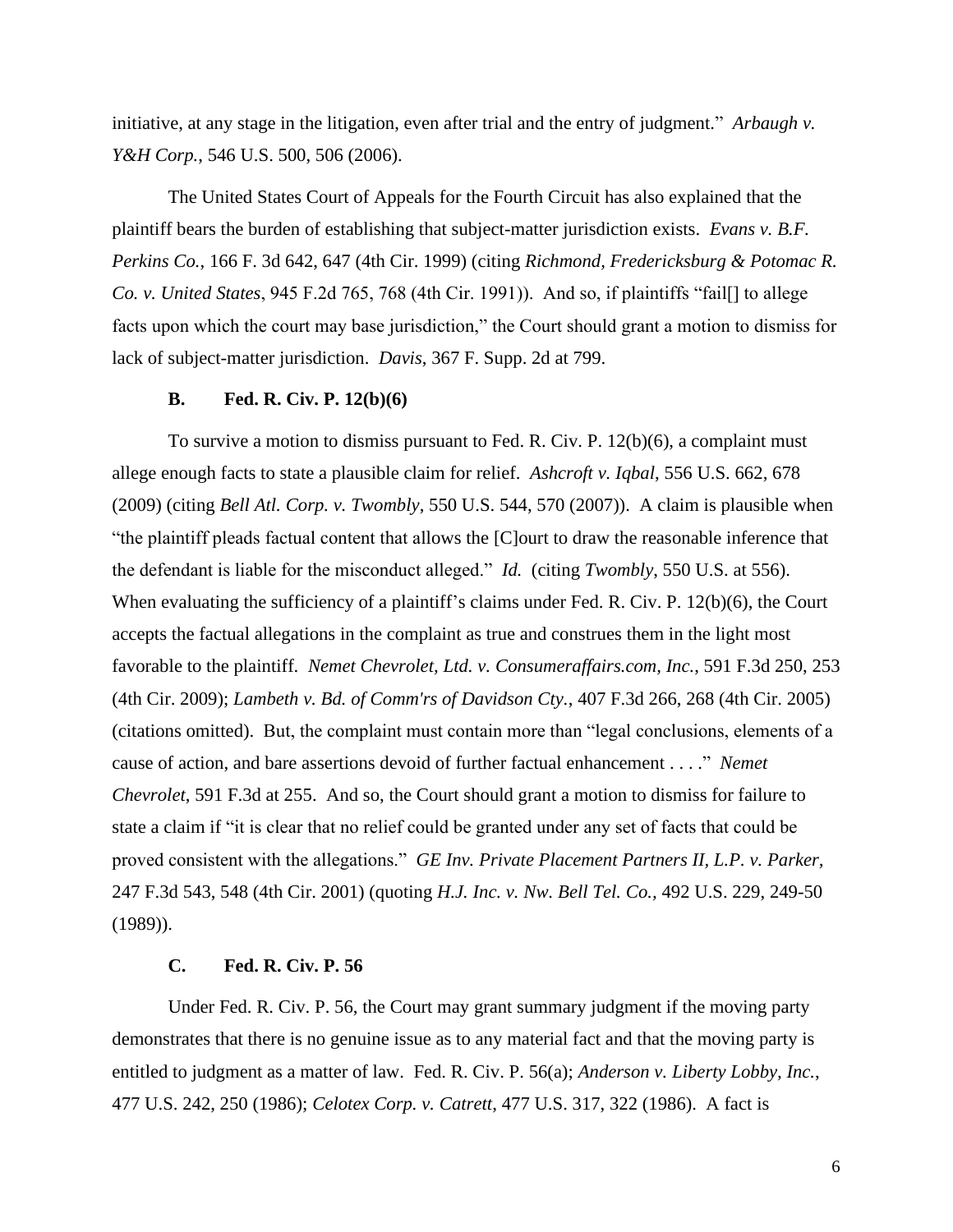"material" if it "might affect the outcome of the suit under the governing law." *Anderson*, 477 U.S. at 248. A dispute is "genuine" if sufficient evidence favoring the nonmoving party exists for the trier of fact to return a verdict for that party. *Id.* When considering a motion for summary judgment, the Court views the facts in the light most favorable to the nonmoving party, with all justifiable inferences drawn in that party's favor. *Id.* at 255 (citation omitted). But, the Court may rely only on facts supported in the record. *See Bouchat v. Balt. Ravens Football Club, Inc*., 346 F.3d 514, 522 (4th Cir. 2003). And so, the Court may not rely upon unsubstantiated assertions that are provided in the pleadings. *See id.*

#### **D. The Tax Injunction Act**

Lastly, the Tax Injunction Act, [28 U.S.C. § 1341,](https://1.next.westlaw.com/Link/Document/FullText?findType=L&pubNum=1000546&cite=28USCAS1341&originatingDoc=Iaa639b10adf711e5b10893af99153f48&refType=LQ&originationContext=document&transitionType=DocumentItem&ppcid=f188b5ee68c04b878903a55aeef1f465&contextData=(sc.History*oc.Default)) ("TIA") provides that federal courts lack subject-matter jurisdiction to "enjoin, suspend or restrain the assessment, levy or collection of any tax under State law where a plain, speedy and efficient remedy may be had in the courts of such State." [28 U.S.C. § 1341.](https://1.next.westlaw.com/Link/Document/FullText?findType=L&pubNum=1000546&cite=28USCAS1341&originatingDoc=Iaa639b10adf711e5b10893af99153f48&refType=LQ&originationContext=document&transitionType=DocumentItem&ppcid=f188b5ee68c04b878903a55aeef1f465&contextData=(sc.History*oc.Default)) And so, the TIA is a jurisdictional bar that is not subject to waiver. *Clear Channel Outdoor v. Mayor and City Council*, 153 F. Supp. 3d 865, 870 (D. Md. 2015); *see also [Brittingham 62, LLC v. Somerset Cty. Sanitary Dist., Inc](https://1.next.westlaw.com/Link/Document/FullText?findType=Y&serNum=2029785962&pubNum=0000999&originatingDoc=Iaa639b10adf711e5b10893af99153f48&refType=RP&originationContext=document&transitionType=DocumentItem&ppcid=f188b5ee68c04b878903a55aeef1f465&contextData=(sc.History*oc.Default))*., No. 12–3104, 2013 [WL 398098, at \\*3 \(D.](https://1.next.westlaw.com/Link/Document/FullText?findType=Y&serNum=2029785962&pubNum=0000999&originatingDoc=Iaa639b10adf711e5b10893af99153f48&refType=RP&originationContext=document&transitionType=DocumentItem&ppcid=f188b5ee68c04b878903a55aeef1f465&contextData=(sc.History*oc.Default)) Md. Jan. 31, 2013) (quoting *[Antosh v. City of Coll. Park](https://1.next.westlaw.com/Link/Document/FullText?findType=Y&serNum=2005394271&pubNum=0004637&originatingDoc=Iaa639b10adf711e5b10893af99153f48&refType=RP&fi=co_pp_sp_4637_568&originationContext=document&transitionType=DocumentItem&ppcid=f188b5ee68c04b878903a55aeef1f465&contextData=(sc.History*oc.Default)#co_pp_sp_4637_568)*, 341 F. Supp. 2d [565, 568 \(D.](https://1.next.westlaw.com/Link/Document/FullText?findType=Y&serNum=2005394271&pubNum=0004637&originatingDoc=Iaa639b10adf711e5b10893af99153f48&refType=RP&fi=co_pp_sp_4637_568&originationContext=document&transitionType=DocumentItem&ppcid=f188b5ee68c04b878903a55aeef1f465&contextData=(sc.History*oc.Default)#co_pp_sp_4637_568) Md. 2004)).

The United States Court of Appeals for the Fourth Circuit has also held that, when considering whether the TIA bars a federal challenge to a charge imposed by a state or local government, the Court must resolve two issues: (1) whether a plain, speedy, and efficient remedy exists in state court and (2) whether the charge is a tax or a fee. *[Collins Holding Corp. v.](https://1.next.westlaw.com/Link/Document/FullText?findType=Y&serNum=1997181990&pubNum=0000506&originatingDoc=Iaa639b10adf711e5b10893af99153f48&refType=RP&fi=co_pp_sp_506_799&originationContext=document&transitionType=DocumentItem&ppcid=f188b5ee68c04b878903a55aeef1f465&contextData=(sc.History*oc.Default)#co_pp_sp_506_799)  Jasper Cty.*[, 123 F.3d 797, 799 \(4th Cir.1997\).](https://1.next.westlaw.com/Link/Document/FullText?findType=Y&serNum=1997181990&pubNum=0000506&originatingDoc=Iaa639b10adf711e5b10893af99153f48&refType=RP&fi=co_pp_sp_506_799&originationContext=document&transitionType=DocumentItem&ppcid=f188b5ee68c04b878903a55aeef1f465&contextData=(sc.History*oc.Default)#co_pp_sp_506_799) The question of whether a "plain, speedy, and efficient remedy" exists in state court turns on whether the available state court remedies meet certain procedural criteria. *See Rosewell v. LaSalle Nat'l Bank*, [450 U.S. 503, 522](https://casetext.com/case/rosewell-v-lasalle-national-bank#p521) (1981). Given this, a state-court remedy is plain, speedy and efficient only if it provides the taxpayer with a full hearing and judicial determination at which she may raise any and all constitutional objections to the tax. *[Collins Holding Corp.](https://1.next.westlaw.com/Link/Document/FullText?findType=Y&serNum=1997181990&pubNum=0000506&originatingDoc=Iaa639b10adf711e5b10893af99153f48&refType=RP&fi=co_pp_sp_506_799&originationContext=document&transitionType=DocumentItem&ppcid=f188b5ee68c04b878903a55aeef1f465&contextData=(sc.History*oc.Default)#co_pp_sp_506_799)*, 123 F.3d at 800 (quoting *California v. Grace Brethren Church*, [457 U.S. 393, 411](https://casetext.com/case/california-v-grace-brethren-church#p411) (1982)). In this regard, the Fourth Circuit has held that "the fact that a taxpayer must either pay a tax or post a bond prior to challenging the state tax assessment does not render the state's remedy outside the scope of the Tax Injunction Act." *Id*. (quoting *Int'l*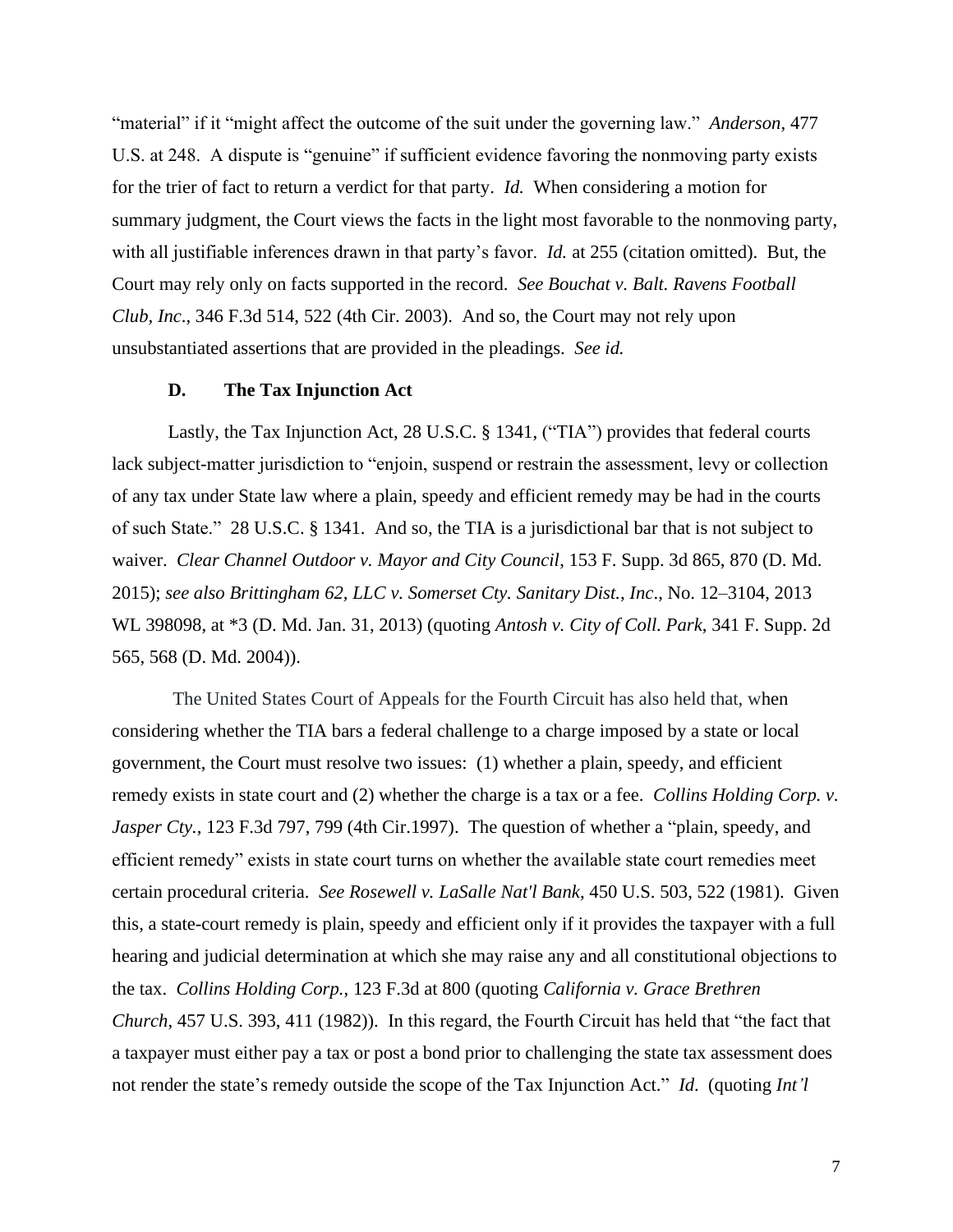*Lotto Fund v. Va. State Lottery Dep't*, [20 F.3d 589, 593](https://casetext.com/case/int-lotto-fd-v-virginia-state-lo#p593) (4th Cir. 1994)). And so, the "plain, speedy and efficient" remedy inquiry "involves an examination of state law to determine whether a taxpayer who follows the proper channels can receive adequate judicial review under state law." *Id*. at 800.

Relevant to this case, the Fourth Circuit has previously recognized that "[t]he Maryland legislature established 'a comprehensive remedial scheme for the refund of taxes erroneously paid.'" *Gwozdz v. HealthPort Techs., LLC*, 846 F.3d 738, 740 (4th Cir. 2017) (quoting *White v. Prince George's Cty*., [282 Md. 641,](https://casetext.com/case/white-v-prince-georges-co) 648 (Md. 1978)). Specifically, the Fourth Circuit observed in *Gwozdz* that a taxpayer can begin by requesting reimbursement from the Comptroller, the taxpayer may request an informal hearing and may appeal the Comptroller's final determination to the Maryland Tax Court, and a dissatisfied taxpayer may appeal the Tax Court's decision to the Circuit Court of Maryland. *Id*. at 740-41. The Fourth Circuit also observed in *Gwozdz* that this administrative remedy encompasses "every type of tax, fee, or charge improperly collected by a Maryland governmental entity," and that Maryland courts have uniformly held that the administrative remedy is a taxpayer's sole route to relief. *Id*. at 741. (citing *Brutus 630, LLC v. Town of Bel Air*, [448 Md. 355,](https://casetext.com/case/brutus-630-llc-v-town-of-bel-air-2) 372 (Md. 2016) (emphasis omitted) (quoting *Bowman v. Goad*, [348 Md. 199,](https://casetext.com/case/bowman-v-goad) 203 (Md. 1997)). Given this, the Fourth Circuit has held that the fact that the remedy for challenging a tax in Maryland is initially an administrative one, "does not place it outside the TIA's purview." *Id*.

In addition, this Court has recognized that the "nebulous line between tax and fee is determined by federal law." *Brittingham*[, 2013 WL 398098, at \\*3](https://1.next.westlaw.com/Link/Document/FullText?findType=Y&serNum=2029785962&pubNum=0000999&originatingDoc=Iaa639b10adf711e5b10893af99153f48&refType=RP&originationContext=document&transitionType=DocumentItem&ppcid=f188b5ee68c04b878903a55aeef1f465&contextData=(sc.History*oc.Default)) (citing *Folio*[, 134 F.3d at](https://1.next.westlaw.com/Link/Document/FullText?findType=Y&serNum=1998039142&pubNum=0000506&originatingDoc=Iaa639b10adf711e5b10893af99153f48&refType=RP&fi=co_pp_sp_506_1217&originationContext=document&transitionType=DocumentItem&ppcid=f188b5ee68c04b878903a55aeef1f465&contextData=(sc.History*oc.Default)#co_pp_sp_506_1217)  [1217\)](https://1.next.westlaw.com/Link/Document/FullText?findType=Y&serNum=1998039142&pubNum=0000506&originatingDoc=Iaa639b10adf711e5b10893af99153f48&refType=RP&fi=co_pp_sp_506_1217&originationContext=document&transitionType=DocumentItem&ppcid=f188b5ee68c04b878903a55aeef1f465&contextData=(sc.History*oc.Default)#co_pp_sp_506_1217); *Clear Channel*, 153 F. Supp. 3d at 870. Given this, the Court should assess "whether the charge is for revenue raising purposes, making it a 'tax,' or for regulatory or punitive purposes, making it a 'fee,'" when considering whether a particular charge is a tax or a fee. *[Valero](https://1.next.westlaw.com/Link/Document/FullText?findType=Y&serNum=2000066283&pubNum=0000506&originatingDoc=Iaa639b10adf711e5b10893af99153f48&refType=RP&fi=co_pp_sp_506_134&originationContext=document&transitionType=DocumentItem&ppcid=f188b5ee68c04b878903a55aeef1f465&contextData=(sc.History*oc.Default)#co_pp_sp_506_134)  Terrestrial Corp. v. Caffrey*[, 205 F.3d 130, 134 \(4th Cir. 2000\).](https://1.next.westlaw.com/Link/Document/FullText?findType=Y&serNum=2000066283&pubNum=0000506&originatingDoc=Iaa639b10adf711e5b10893af99153f48&refType=RP&fi=co_pp_sp_506_134&originationContext=document&transitionType=DocumentItem&ppcid=f188b5ee68c04b878903a55aeef1f465&contextData=(sc.History*oc.Default)#co_pp_sp_506_134) "The 'classic tax' is imposed by the legislature upon a large segment of society, and is spent to benefit the community at large." *Id.* [at 134](https://1.next.westlaw.com/Link/Document/FullText?findType=Y&serNum=2000066283&pubNum=0000506&originatingDoc=Iaa639b10adf711e5b10893af99153f48&refType=RP&fi=co_pp_sp_506_134&originationContext=document&transitionType=DocumentItem&ppcid=f188b5ee68c04b878903a55aeef1f465&contextData=(sc.History*oc.Default)#co_pp_sp_506_134) (citing *San Juan Cellular Tel. Co*. *v. Pub. Serv. Comm'n*[, 967 F.2d 683, 685 \(1st Cir.](https://1.next.westlaw.com/Link/Document/FullText?findType=Y&serNum=1992107095&pubNum=0000350&originatingDoc=Iaa639b10adf711e5b10893af99153f48&refType=RP&fi=co_pp_sp_350_685&originationContext=document&transitionType=DocumentItem&ppcid=f188b5ee68c04b878903a55aeef1f465&contextData=(sc.History*oc.Default)#co_pp_sp_350_685)  [1992\)](https://1.next.westlaw.com/Link/Document/FullText?findType=Y&serNum=1992107095&pubNum=0000350&originatingDoc=Iaa639b10adf711e5b10893af99153f48&refType=RP&fi=co_pp_sp_350_685&originationContext=document&transitionType=DocumentItem&ppcid=f188b5ee68c04b878903a55aeef1f465&contextData=(sc.History*oc.Default)#co_pp_sp_350_685) . By comparison, "[t]he 'classic fee' is imposed by an administrative agency upon only those persons, or entities, subject to its regulation for regulatory purposes, or to raise 'money placed in a special fund to defray the agency's regulation-related expenses.'" *[Id](https://1.next.westlaw.com/Link/Document/FullText?findType=Y&serNum=2000066283&pubNum=0000506&originatingDoc=Iaa639b10adf711e5b10893af99153f48&refType=RP&originationContext=document&transitionType=DocumentItem&ppcid=f188b5ee68c04b878903a55aeef1f465&contextData=(sc.History*oc.Default))*. (quoting *[San](https://1.next.westlaw.com/Link/Document/FullText?findType=Y&serNum=1992107095&pubNum=0000350&originatingDoc=Iaa639b10adf711e5b10893af99153f48&refType=RP&fi=co_pp_sp_350_685&originationContext=document&transitionType=DocumentItem&ppcid=f188b5ee68c04b878903a55aeef1f465&contextData=(sc.History*oc.Default)#co_pp_sp_350_685)  Juan Cellular*[, 967 F.2d at 685\)](https://1.next.westlaw.com/Link/Document/FullText?findType=Y&serNum=1992107095&pubNum=0000350&originatingDoc=Iaa639b10adf711e5b10893af99153f48&refType=RP&fi=co_pp_sp_350_685&originationContext=document&transitionType=DocumentItem&ppcid=f188b5ee68c04b878903a55aeef1f465&contextData=(sc.History*oc.Default)#co_pp_sp_350_685).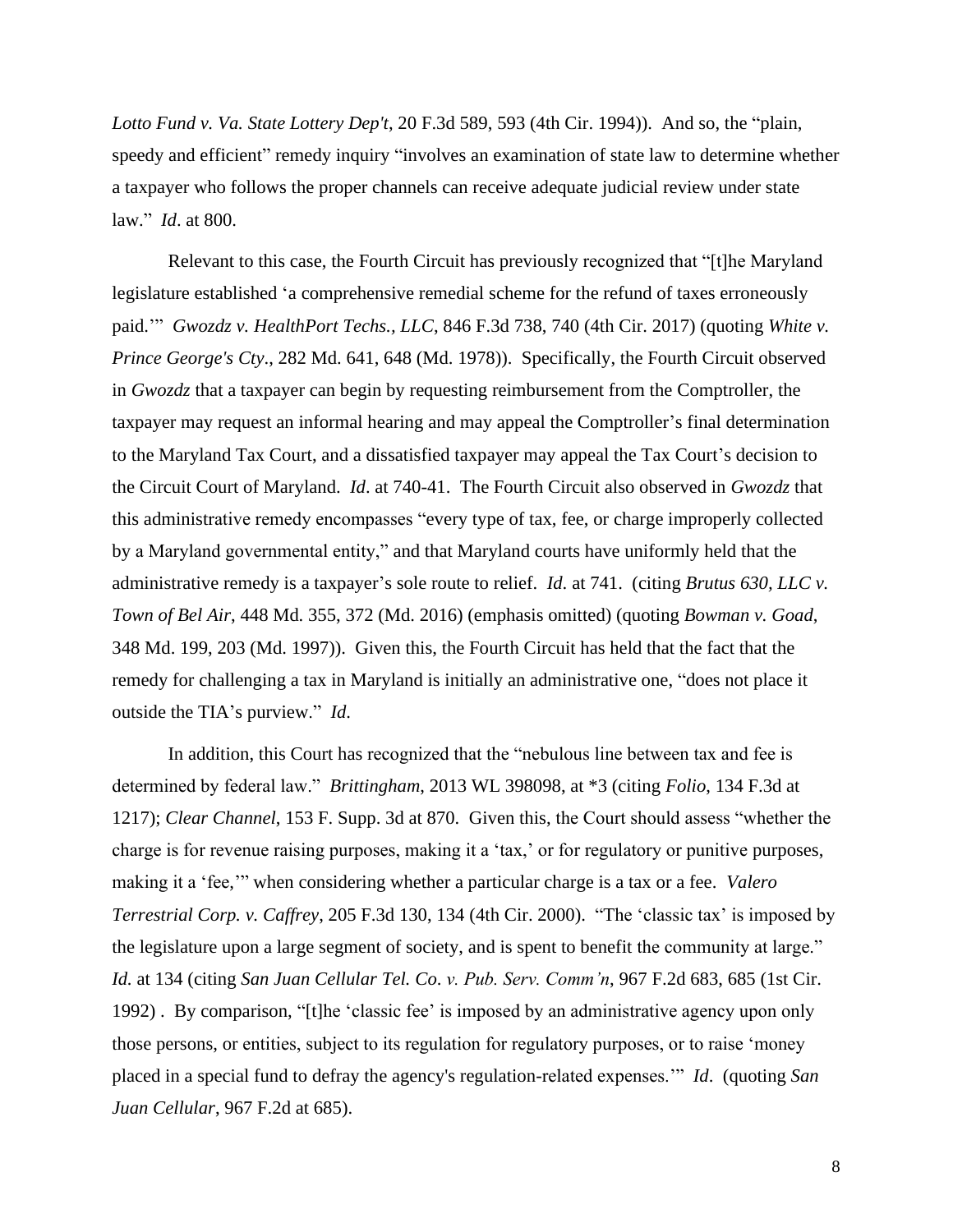The Fourth Circuit has developed a three-prong inquiry to aid the Court in determining where a particular charge falls on the spectrum between a classic tax and a classic fee. Notably, the Court considers: "(1) what entity imposes the charge; (2) what population is subject to the charge; and (3) what purposes are served by the use of the monies obtained by the charge." *[Id](https://1.next.westlaw.com/Link/Document/FullText?findType=Y&serNum=2000066283&pubNum=0000506&originatingDoc=Iaa639b10adf711e5b10893af99153f48&refType=RP&originationContext=document&transitionType=DocumentItem&ppcid=f188b5ee68c04b878903a55aeef1f465&contextData=(sc.History*oc.Default))*. In this regard, the Fourth Circuit has held that a charge is more likely to be a tax if it is imposed by the legislature rather than an administrative agency. *See id.*; *Norfolk S. Ry. Co. v. City of Roanoke*, 916 F.3d. 315, 319 (4th Cir. 2019). A charge is also more likely to be a tax if it is imposed on a broad segment of the public, or if its primary purpose is to raise revenue for general government activity that benefits the entire community. *See Norfolk S. Ry. Co.*, 916 F.3d. at 319-320 (citing *GenOn Mid-Atl., LLC v. Montgomery Cty.*, 650 F.3d 1021, 1024 (4th Cir. 2011)). Because the characteristics of a charge will often place it somewhere between a classic fee and a classic tax, the Fourth Circuit has also recognized that this three-pronged inquiry often yields an ambiguous result. *Valero*, 205 F.3d at 134. Under such circumstances, the question of the purposes served with the funds collected by the charge becomes the most important factor in the Court's assessment. *See [DIRECTV, Inc. v. Tolson](https://1.next.westlaw.com/Link/Document/FullText?findType=Y&serNum=2014661958&pubNum=0000506&originatingDoc=Iaa639b10adf711e5b10893af99153f48&refType=RP&fi=co_pp_sp_506_125&originationContext=document&transitionType=DocumentItem&ppcid=f188b5ee68c04b878903a55aeef1f465&contextData=(sc.History*oc.Default)#co_pp_sp_506_125)*, 513 F.3d 119, 125 [\(4th Cir.](https://1.next.westlaw.com/Link/Document/FullText?findType=Y&serNum=2014661958&pubNum=0000506&originatingDoc=Iaa639b10adf711e5b10893af99153f48&refType=RP&fi=co_pp_sp_506_125&originationContext=document&transitionType=DocumentItem&ppcid=f188b5ee68c04b878903a55aeef1f465&contextData=(sc.History*oc.Default)#co_pp_sp_506_125) 2008); *see also Club Ass'n of W. Va., Inc. v. Wise*, 156 F. Supp. 2d 599, 614 (D. Md. 2001).

## **IV. LEGAL ANALYSIS**

Defendant has moved to dismiss this matter pursuant to Fed. R. Civ. P.  $12(b)(1)$  and (6) upon the following seven grounds: (1) plaintiffs' claims are not ripe; (2) the TIA precludes federal court jurisdiction over plaintiffs' challenges to the DATA; (3) principles of tax comity warrant dismissal of this case; (4) plaintiffs do not have a private right of action to enforce the Internet Tax Freedom Act ("ITFA"); (5) the ITFA does not preempt the DATA; (6) the DATA does not violate the Commerce Clause; and (7) the pass-through prohibition provision of the DATA does not violate the Due Process Clause, Commerce Clause, or First Amendment. *See generally* Def. Mem.

Plaintiffs counter in their response in opposition to defendant's motion to dismiss that the Court may consider this matter, because their claims in this action are ripe and these claims are not jurisdictionally precluded by the TIA, or principles of tax comity. Pl. Mem. at 11-38. In addition, plaintiffs argue in their motion for summary judgment that the undisputed material facts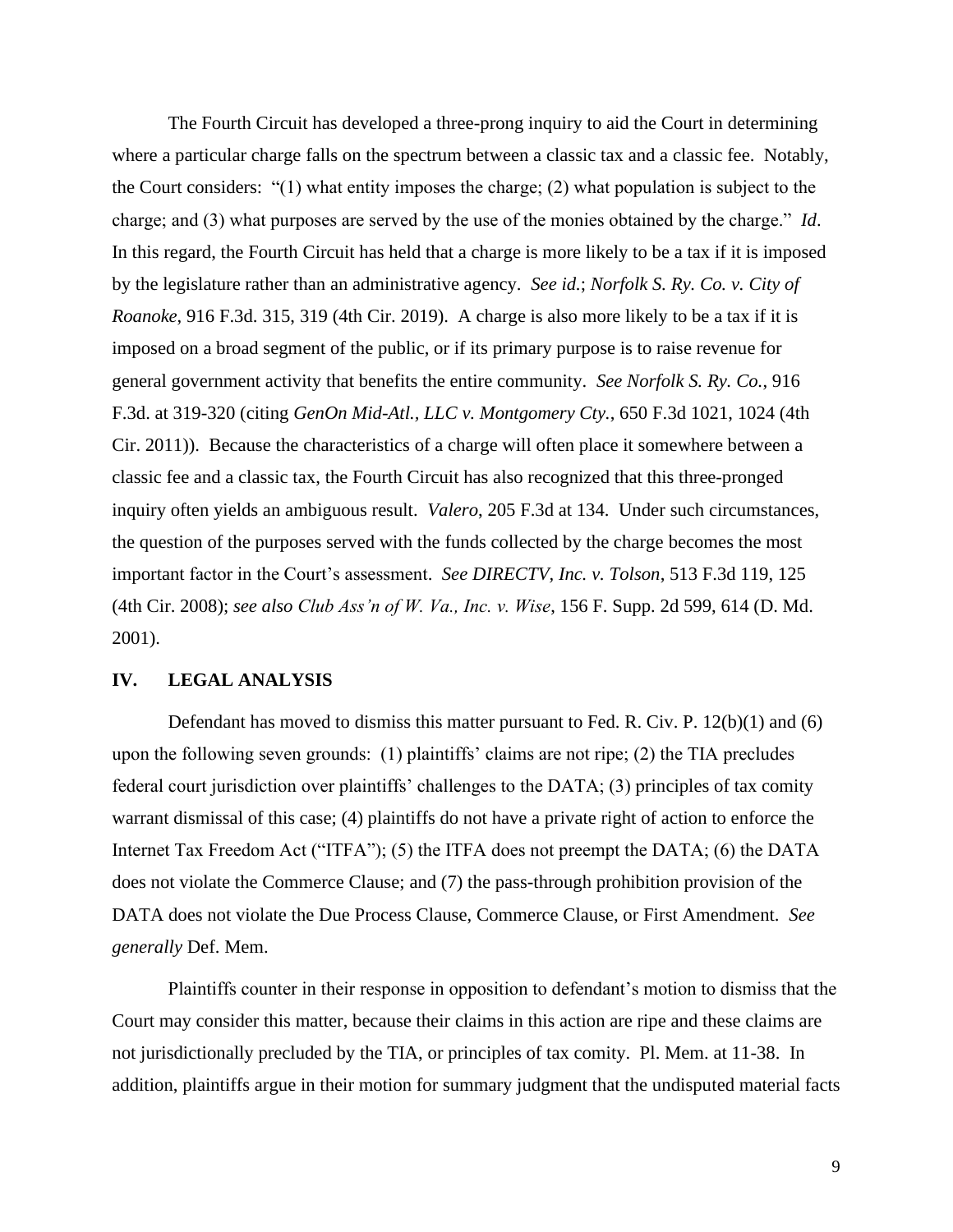in this case show that they are entitled to judgment as a matter of law with regards to their statutory and constitutional law claims. *Id.* at 38-61. And so, plaintiffs request that the Court deny defendant's motion to dismiss and grant their motion for summary judgment. *Id.* at 61.

For the reasons that follow, the TIA bars plaintiffs' challenge to the charge imposed by the DATA, because this charge is a tax and Maryland law provides a plain, speedy and efficient remedy for plaintiffs to challenge this tax in state court. The TIA does not, however, preclude plaintiffs' challenge to the DATA's pass-through prohibition provision, because this provision does not involve the "assessment, levy or collection" of a tax. *See* Pl. Mem. at 2. And so, the Court **GRANTS-in-PART and DENIES-in-PART** defendant's motion to dismiss and **DISMISSES** Counts I, II and III of the amended complaint.

#### **A. Plaintiffs' Claims Are Ripe For Judicial Review**

As a preliminary matter, to the extent that defendant continues to argue that plaintiffs' claims are not ripe, because the Comptroller has not issued regulations to implement the DATA, this argument must fail. Def. Mem. at 8-10; Def. Reply at 1-4. The Comptroller issued regulations implementing the DATA on December 13, 2021. *See* Md. Code Regs. 03.12.01.01 to .06. And so, plaintiffs' claims are ripe for review by this Court.

## **B. The TIA Bars Plaintiffs' Claims**

Turning to substance of defendant's motion to dismiss, the parties agree that the question of whether the TIA jurisdictionally bars plaintiffs' challenge to the DATA is a threshold issue that the Court should resolve before considering their other arguments in this case. *See* Def. Mem. at 10-12; Pl. Mem. at 1-3. And so, the Court begins its analysis by considering whether the jurisdictional bar in the TIA precludes plaintiffs' statutory and constitutional law claims in this case.

A careful review of the plain language of the DATA and the relevant case law shows that the charge imposed by this statute is a tax and that Maryland law provides a plain, speedy and efficient remedy for plaintiffs to challenge this tax in state court. Given this, the Court must DISMISS Counts I, II and III of the amended complaint for lack of subject-matter jurisdiction, pursuant to the TIA.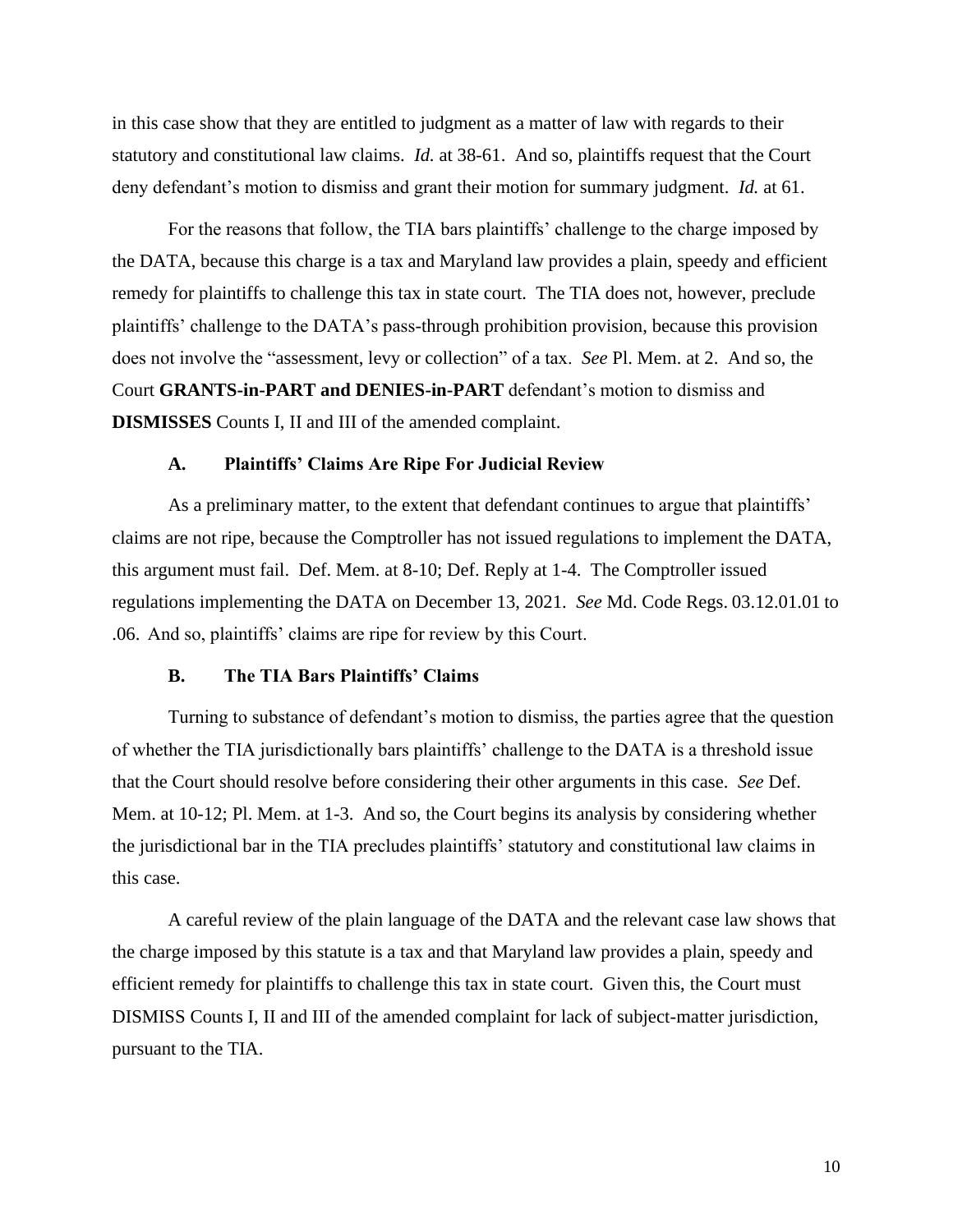### **1. The DATA's Charge Is A Tax**

A plain reading of the DATA makes clear that the charge imposed by this statute is a tax for TIA purposes. Because the parties disagree about the proper legal framework for the Court's analysis in determining whether the charge imposed by the DATA is a tax or a penalty, the Court briefly addresses this issue. *Compare* Def. Mem. at 12-19, *with* Pl. Mem. at 21-29.

The Fourth Circuit has long held that the Court considers three factors to determine whether a charge is a tax or a penalty for TIA purposes, namely: "(1) what entity imposes the charge; (2) what population is subject to the charge; and (3) what purposes are served by the use of the monies obtained by the charge." *Valero,* 205 F.3d at 134; *see also Norfolk S. Ry. Co.*, 916 F.3d. at 319. Defendant argues without persuasion in this case that the Fourth Circuit set aside this well-established test in *Liberty University v. Lew*, 733 F.3d 72 (4th Cir. 2013).<sup>3</sup> See Def. Supp. Br. at 7-8. But, as plaintiffs correctly note, the Fourth Circuit and this Court have continued to apply the three-factor *Valero* framework to determine whether a charge is a tax or penalty in the years since the Fourth Circuit decided *Liberty University*. *See, e.g.*, *Norfolk S. Ry. Co.*, 916 F.3d at 319-22; *see also Clear Channel*, 153 F. Supp. 3d at 871-85. Given this, *Valero* remains good law and provides the appropriate framework for the Court's analysis in this case.

Applying this legal framework here, the Court concludes that the charge in the DATA is a tax for several reasons. First, the initial factor that the Court considers under *Valero⸺*what entity imposes the charge⸺supports finding that the DATA's charge is a tax. The text of the DATA makes clear that the Maryland General Assembly enacted this statute and imposes the DATA's charge. *See* Md. Code Ann., Tax-Gen. §§ 7.5-101 to -301. The Fourth Circuit has recognized on several occasions that a charge is more likely to be a tax if it is imposed by the legislature, which is the case here. *See id.*; *see also Valero*, 205 F.3d at 134; *Norfolk S. Ry. Co.*,

<sup>3</sup> *Liberty University* involves a challenge to the Patient Protection and Affordable Care Act's ("ACA") employer mandate under, among other things, the Anti-Injunction Act ("AIA"). *See Liberty Univ.*, 733 F.3d at 87-89. The Court reads *Liberty University* to provide additional factors that the Court may consider when assessing the purposes served by the use of the monies obtained by the charge under prong three of the *Valero* test. *See id.* at 96 (noting that the "essential feature" of any tax is that "it produces at least some revenue for the Government," and "the absence of a scienter requirement, collection by the [IRS] through the normal means of taxation, and the absence of negative legal consequences beyond requiring payment to the [IRS]," are additional characteristics indicative of a tax rather than a fee).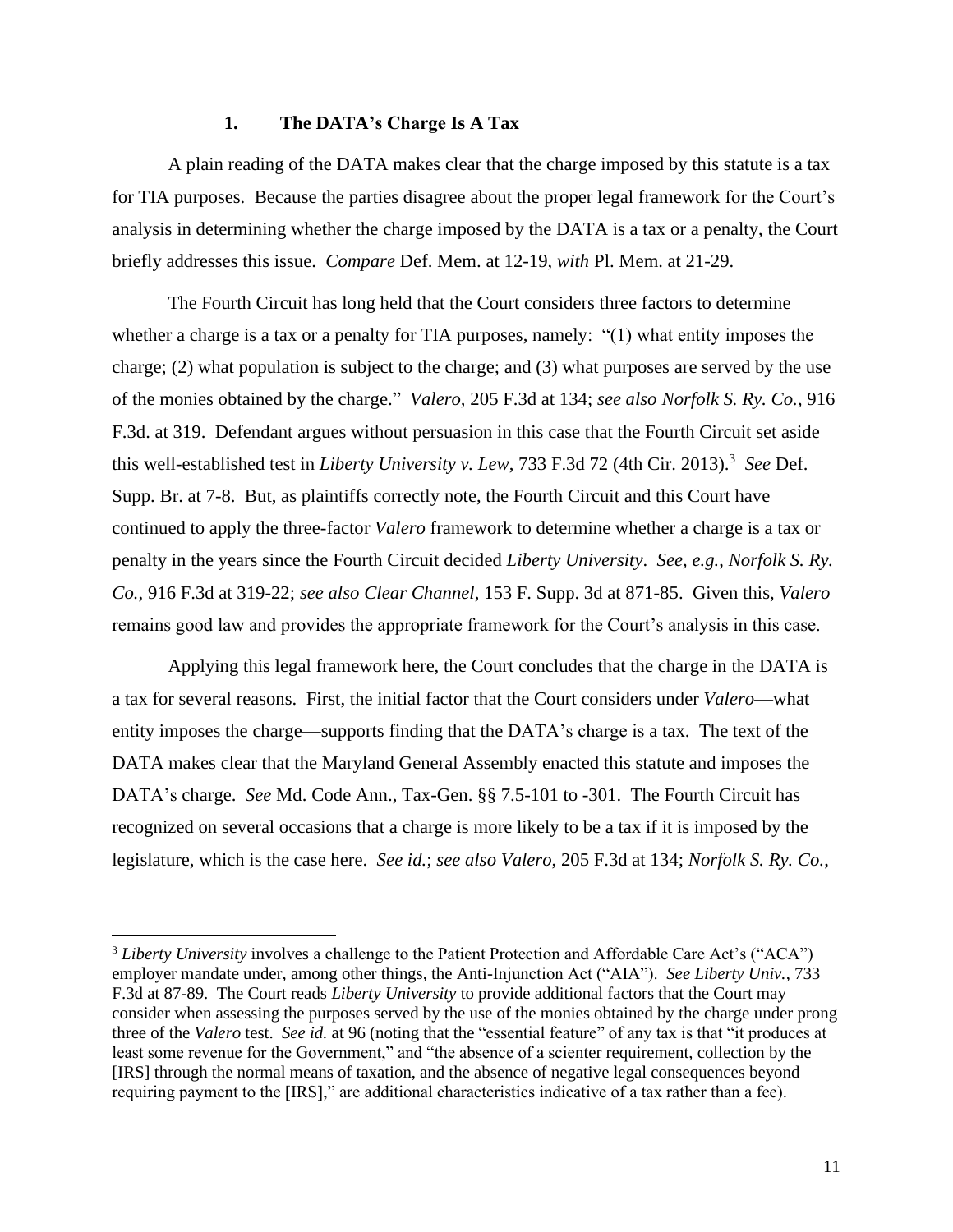916 F.3d. at 319. And so, prong one of *Valero* weighs in favor of finding that the DATA's charge is a tax, rather than a penalty.

The second factor that the Court considers under *Valero⸺*what population is subject to the charge⸺also weighs in favor of finding that the charge imposed by the DATA is a tax. In *Norfolk S. Ry. Co.*, the Fourth Circuit explained that "a charge is more likely to be a tax if it is imposed on a broad segment of the public." *See Norfolk S. Ry. Co.*, 916 F.3d at 319 (citing *GenOn*, 650 F.3d at 1024; *but see GenOn*, 650 F.3d at 1024 (finding that the carbon emission charge at issue was a fee because "the burden [of the charge] falls on GenOn alone"). In this case, the text of the DATA makes clear that this statute imposes a charge on any business that has annual gross revenues derived from digital advertising services provided in the State of Maryland, if that business has at least \$100 million in global annual gross revenues. *See* Md. Code Ann., Tax-Gen. §§ 7.5-102 to -103. Given this, there can be no genuine dispute that many companies, including many of plaintiffs' members in this case, will be liable for the charge imposed by the DATA. *See* Am. Compl. at ¶¶ 15, 17, 19, 21 (alleging that "many" of the members of plaintiff organizations "will be liable to pay the charge imposed by the Act"). And so, the second factor that the Court considers under *Valero* also suggests that the DATA's charge is a tax. *See Norfolk S. Ry. Co.*, 916 F.3d at 319; *see also Club Ass'n*, 156 F. Supp. 2d at614 (D. Md. 2001) (finding that the charge imposed by West Virginia's Limited Video Lottery Act was a tax, despite applying only to those persons seeking a license under the act).

*Valero's* third factor⸺the purposes served by the use of the monies obtained by the charge⸺similarly weighs in favor of finding that the DATA is a tax in this case. Again, the plain text of the DATA makes clear that the primary purpose of the charge imposed by this statute is to raise revenue for general government activity that will benefit the entire community. *See* Md. Code Ann., Tax-Gen. §§ 2-4A-02. Notably, it is undisputed that the funds collected from the charge imposed by the DATA will be used by the State of Maryland to fund educational improvements for the general welfare through the Blueprint for Maryland Fund. *See* Def. Mem. at 21; Pl. Mem. at 26-28. Defendant explains that this fund will support the transformation of "Maryland's education system to world-class student achievement levels." *See* Md. Code Ann., Educ. § 1-301(a); *see also* Tr. at 8:05-8:13. And so, the purpose served by funds collected pursuant to the DATA will promote the general welfare and benefit the general population in the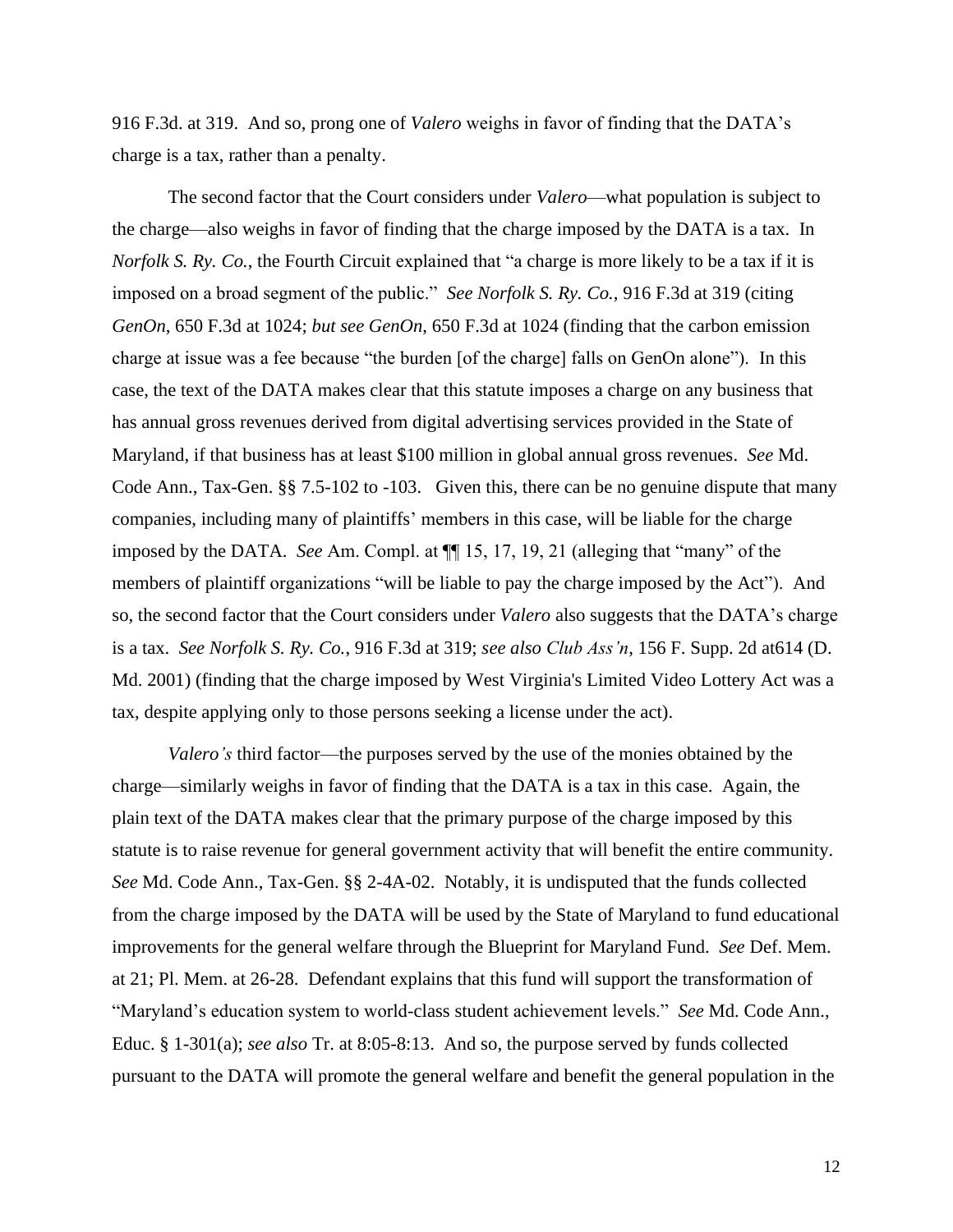State of Maryland. *See* Md. Code Ann., Tax-Gen. §§ 2-4A-01 to -02; *see also* Md. Code Ann., Educ. § 1-301(a);

Several other important facts about the DATA also show that the charge imposed by this statute is a tax rather than a penalty. For example, there is no dispute in this case that the DATA will produce some revenue. *See* Md. Code Ann., Tax-Gen. § 7.5-102; *see also Liberty Univ.*, 733 F.3d at 96. The text of the DATA also makes clear that charge imposed under this statute is not dependent upon a scienter requirement, or any unlawful conduct. Md. Code Ann., Tax-Gen. § 7.5-102(a); *see also Liberty Univ.*, 733 F.3d at 96. Rather, the DATA provides that the amount of tax imposed will depend upon the amount of the annual gross revenues of a particular business. Md. Code Ann., Tax-Gen.  $\S 7.5$ -102(a).<sup>4</sup>

Plaintiffs' argument that the DATA must be a penalty, because the charge imposed by this statute must be borne entirely by digital advertising companies, is also unpersuasive. Pl. Mem. at 24-25. Plaintiffs are correct that the DATA contains a pass-through prohibition that prohibits companies from directly passing on the cost of the digital ad tax to a purchaser of digital advertising services. Pl. Mem. at 25; *see also* Md. Code Ann., Tax-Gen. § 7.5-102(c). But, the Court does not agree with plaintiffs that this pass-through prohibition makes the DATA's charge a penalty.

# **2. Maryland Law Provides A Plain, Speedy And Efficient Remedy**

Because the Court concludes that the charge imposed by the DATA is a tax for TIA purposes, the Court next considers whether Maryland law provides a plain, speedy and efficient remedy for plaintiffs to challenge this tax in state court. *See Collins Holding Corp.*, 123 F.3d at 799. As the Fourth Circuit has recognized on other occasions, Maryland law provides for such a

<sup>&</sup>lt;sup>4</sup> The Court does not share defendant's view that there is a bright-line rule under Fourth Circuit precedent that a charge that does not address unlawful conduct cannot be a penalty. *See* Def. Mem. at 16-17. But, the Court agrees with defendant that the fact that the DATA does not address unlawful conduct weighs in favor of concluding that the charge imposed by this statute is a tax. Defendant also persuasively argues that the DATA is not akin to a penalty, because the Comptroller has no discretion regarding whether to make the charge, or to set the amount of the charge under the Act. *See id.* at 19-20; *see also* Md. Code Ann., Tax-Gen. §§ 7.5-101 to -103.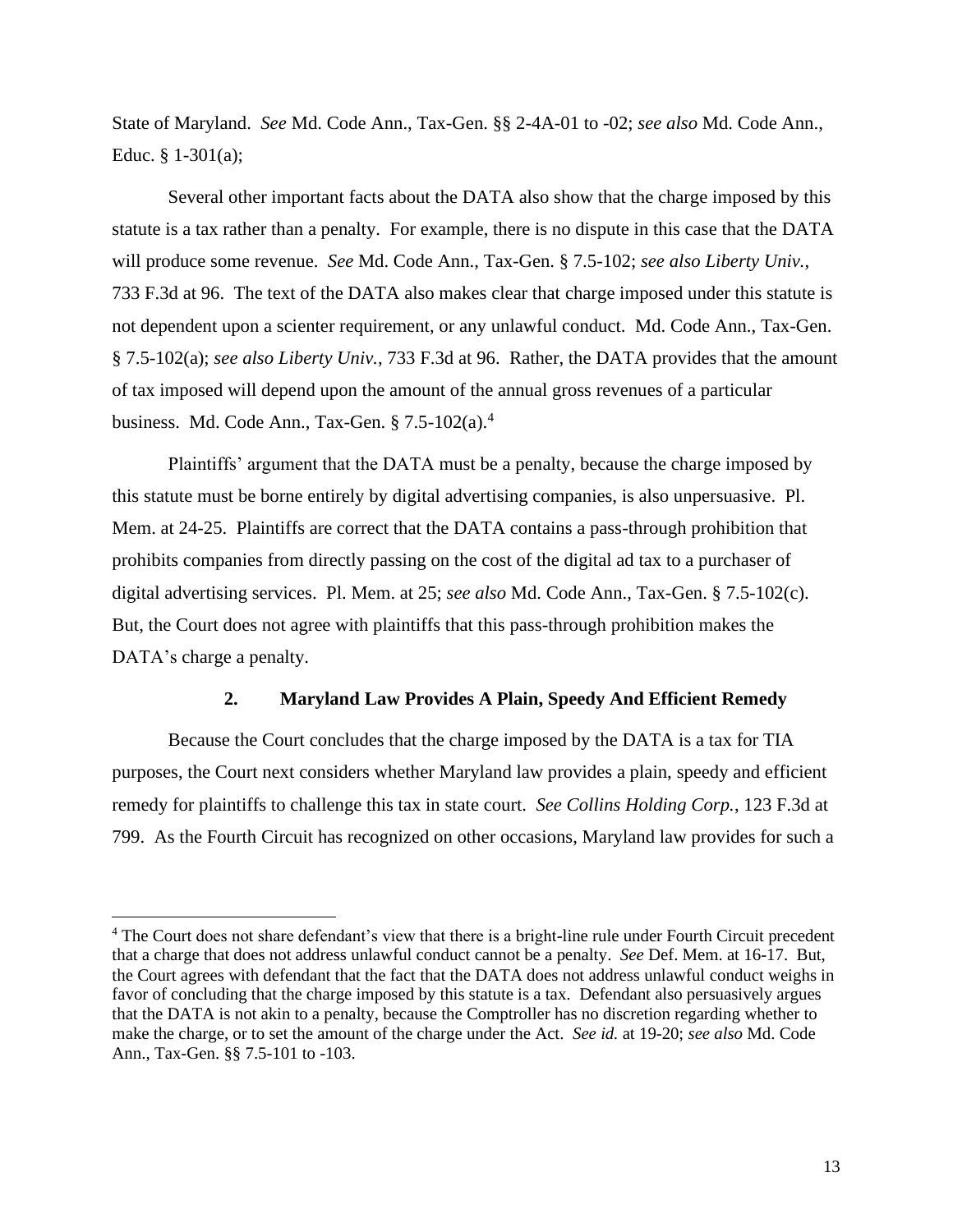remedy. *See Gwozdz*, 846 F.3d at 740 (recognizing that the Maryland legislature established "a comprehensive remedial scheme for the refund of taxes erroneously paid").

Under Maryland law, plaintiffs and their members may challenge the charge imposed by the DATA by pursuing either a pre-deprivation or post-deprivation remedy. *See* Md. Code Ann., Tax-Gen. § 13-901(a) (post-deprivation); *id.* at § 13-401 (pre-deprivation); *id.* at § 13- 528(a) (Tax Court appeal); *id.* at § 13-532 (judicial review). Specifically, Maryland's "predeprivation remedy" allows plaintiffs to challenge the DATA's charge before paying this tax, if the Comptroller determines that they did not pay the tax that was due and issues an assessment. *Id.* at § 13-401. Plaintiffs may also contest the charge by filing an appeal directly with the Maryland Tax Court. *Id*. at § 13-510(a)(1).

Alternatively, plaintiffs can pursue Maryland's "post-deprivation remedy," by first paying the DATA's charge and then seeking a refund. *See id.* at § 13-901(a). Maryland law makes clear that, if a post-deprivation remedy is pursued, the Comptroller will "(1) investigate each claim for refund and (2) conduct a hearing at the request of the claimant prior to a final determination on the claim," before issuing a notice of determination of the refund claim. *See id*. at § 13-904(a)-(b). Again, plaintiffs can appeal any unfavorable decision to the Maryland Tax Court. *Id*. at § 13-510(a)(6).

Maryland law also provides for additional judicial review of the determinations of the Maryland Tax Court for both pre-deprivation and post-deprivation remedies. *Id.* at § 13- 532(a)(2); *see* Md. Code Ann., Cts. & Jud. Proc. §§ 12-201, 12-301, 12-307, 12-308. And so, as the Fourth Circuit has recognized, "[t]he Maryland legislature established 'a comprehensive remedial scheme for the refund of taxes erroneously paid'" and that the fact that this remedy is initially an administrative one "does not place it outside the TIA's purview." *Gwozdz*, 846 F.3d at 740 (quoting *White v. Prince George's Cty.*, 387 A.2d 260, 264 (1978)).

Plaintiffs' arguments that their remedy for challenging the charge imposed by the DATA under Maryland law is not efficient are also not persuasive. Plaintiffs first argue that Maryland law does not provide for meaningful pre-deprivation remedy in this case, because their members will be forced to pursue this remedy at the risk of incurring penalties and interest, and possible criminal liability. Pl. Reply at 10-11. But, to the extent that this would be the case, plaintiffs acknowledge, as they must, that Maryland law provides for a post-deprivation remedy that would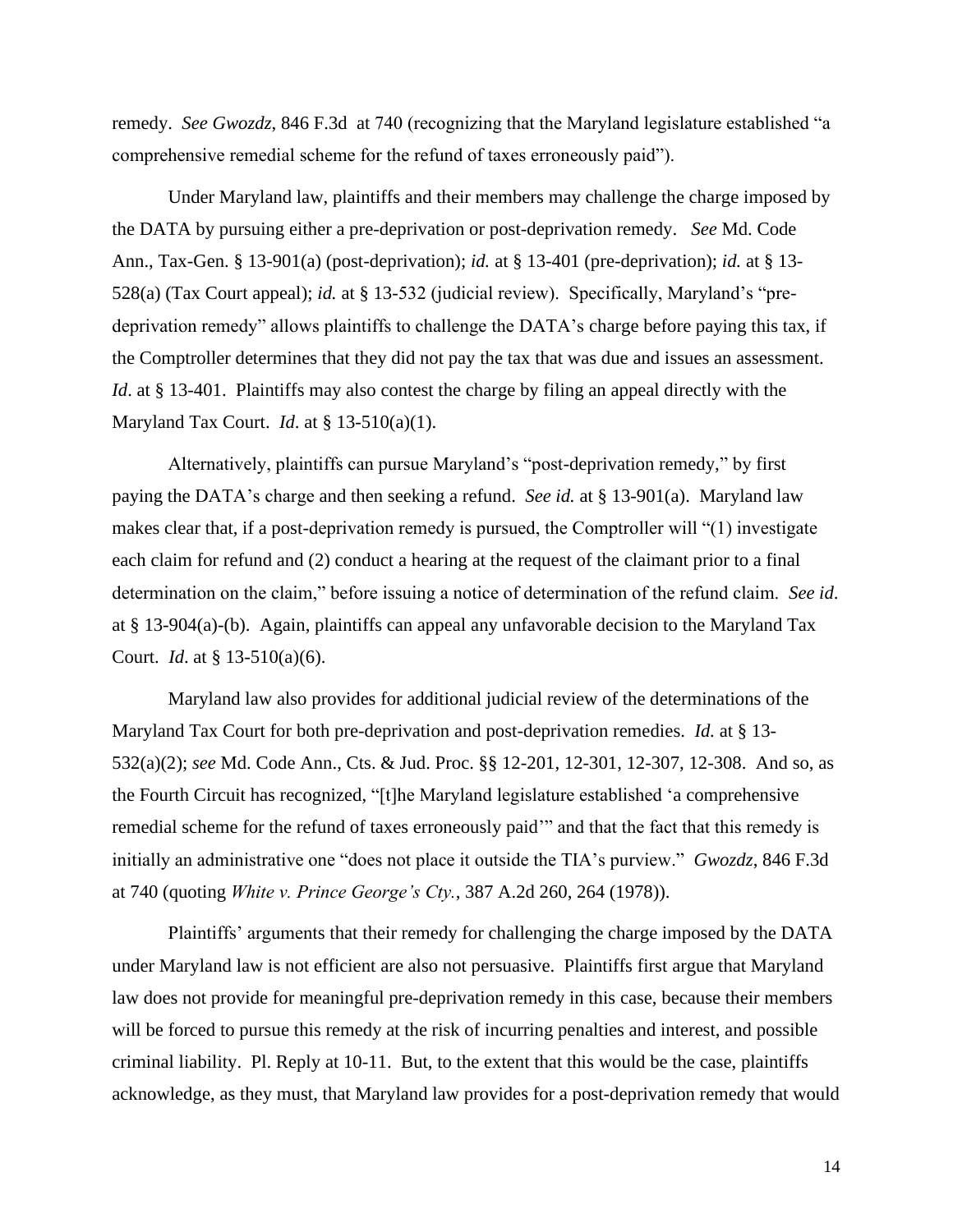not pose such risks. *See id.* (conceding that Maryland has a post-deprivation scheme of judicial review).

Plaintiffs' argument that Maryland's post-deprivation remedy is inefficient, because it would require a "multiplicity of refund actions" on the same challenge to the DATA, is equally unavailing. Pl. Mem. at 34-36. In this regard, plaintiffs contend that multiple suits will be necessary in this case, because of the large number of their members who will want to challenge the DATA's charge. *Id.* Plaintiffs' assessment of the number of challenges that will be raised to the DATA may be correct. But, their concern about the need for a multiplicity of suits has more to do with how their members may choose to litigate this case, rather than any inefficiencies under Maryland law. As defendant explained during oral argument, Maryland law allows for one taxpayer to challenge the charge imposed by the DATA and to have the determination in that single case apply to other related challenges. Tr. at 44:16-45:23. Given this, Maryland law does not require that every company that wishes to challenge the charge imposed by the DATA to independently litigate their claim. And so, the circumstances presented here are quite distinguishable from those presented in *Ga. R.R. & Banking Co. v. Redwine*, 342 U.S. 299 (1952), where a single taxpayer was confronted with having to bring multiple claims under Georgia's remedy for challenging a tax.<sup>5</sup> See Redwine, 342 U.S. at 303.

In sum, the plain text of the DATA and the undisputed facts in this case make clear that the charge imposed by the DATA is a tax and that Maryland law provides a plain, speedy and efficient remedy for plaintiffs to challenge this tax in state court. Given this, the TIA jurisdictionally precludes plaintiffs' statutory and constitutional law challenges to this tax. And so, the Court must DISMISS Counts I, II and III of the amended complaint, pursuant to the TIA. Fed. R. Civ. P. 12(b)(1); 28 U.S.C. § 1341.

# **C. Plaintiffs May Pursue Their Challenge To The DATA's Pass-Through Prohibition**

While the TIA jurisdictionally bars plaintiffs' statutory and constitutional law challenges to the charge imposed by the DATA, plaintiffs are on firmer ground in arguing that the Court

<sup>5</sup> Plaintiffs' argument that Maryland's remedy is inefficient because of the financial burden imposed by the DATA's charge is without merit, because plaintiffs can remove this financial burden by pursuing Maryland's pre-deprivation remedy. *See* Pl. Mem. at 35-36; *see also* Def. Reply at 17-18.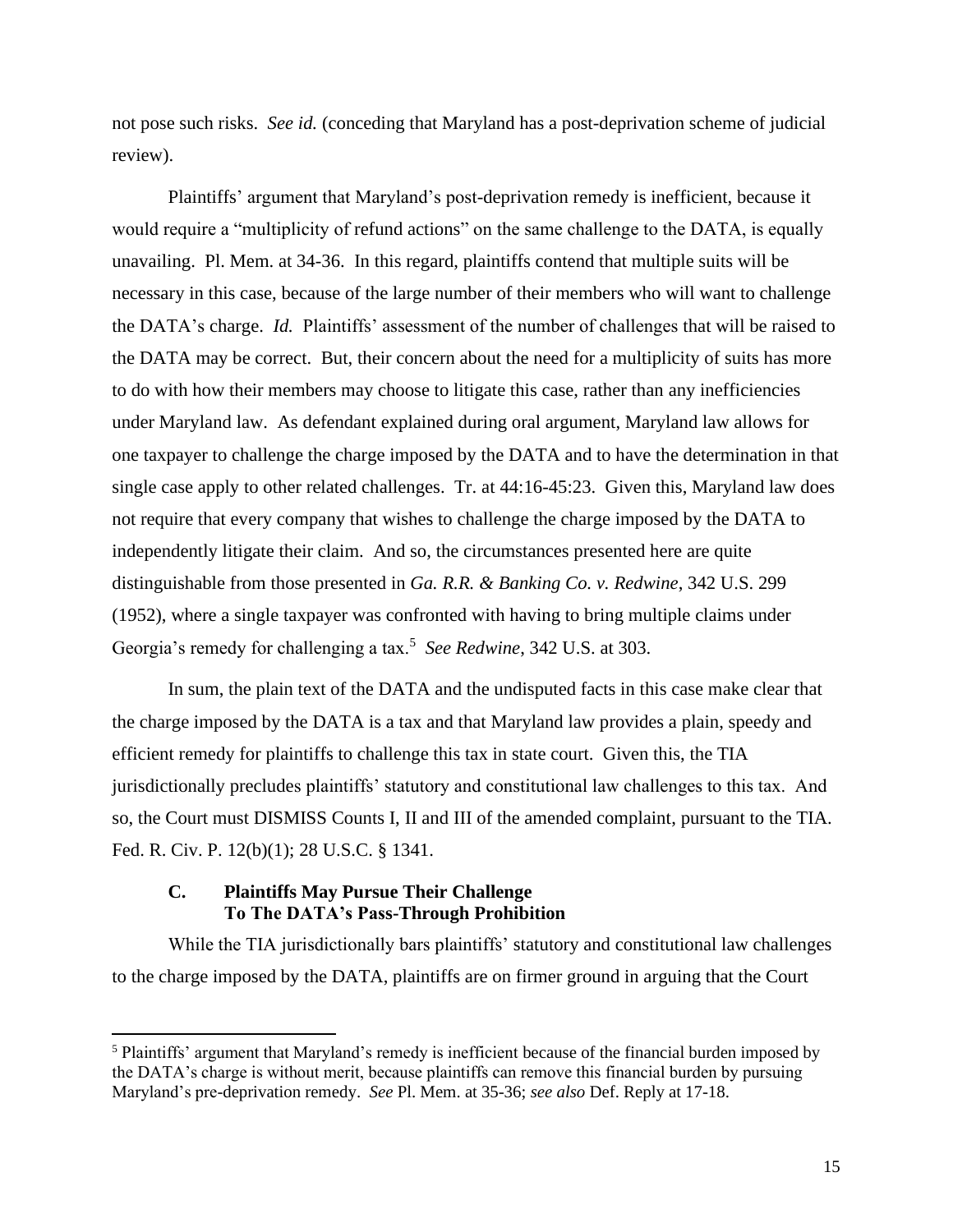may consider their challenge to the DATA's pass-through prohibition provision in this Court. Pl. Mem. at 37-38. As discussed above, the DATA contains a pass-through prohibition that prohibits any person liable to pay a tax under the DATA from "directly pass[ing] on the cost of the tax . . . to a customer who purchases . . . digital advertising services by means of a separate fee, surcharge, or line-item." Md. Code Ann. Tax-Gen. § 7.5-102(c). In Count IV of the amended complaint, plaintiffs allege that this provision is unlawful, because it violates the Commerce Clause and the First Amendment. *See* Am. Compl. at ¶¶ 94-96.

The Court agrees with plaintiffs that their challenges to the DATA's pass-through prohibition do not involve a challenge to the "assessment, levy or collection" of a tax, which would implicate the TIA. *See* Pl. Mem. at 2. Rather, plaintiffs' challenges concern whether the State of Maryland can prevent taxpayers who are liable to pay the charge imposed by the DATA from passing on the cost of this tax to consumers. *See* Md. Code Ann. Tax-Gen. § 7.5-102(c).

Because the TIA does not bar such a claim, the Court declines to dismiss Count IV of the amended complaint.<sup>6</sup>

# **V. CONCLUSION**

In sum, the TIA bars plaintiffs' statutory and constitutional law challenges to the charge imposed by the DATA, because this charge is a tax and Maryland law provides a plain, speedy

<sup>6</sup> The Court is not persuaded by defendant's argument that the tax comity doctrine requires that the Court dismiss plaintiffs' claim challenging the DATA's pass-through prohibition provision. Granting plaintiffs' requested relief would not interfere with the State of Maryland's taxing power. *See* Am. Compl at Prayer for Relief (requesting that the Court declare the DATA unconstitutional insofar as it prohibits the assessment and recoupment of the DATA's charge in subsequent commercial transactions and forbids the inclusion of statements on an invoice of a separate fee, surcharge, or line-item to pass on the DATA's charge and to permanently enjoin defendant from prohibiting the assessment and recoupment of the DATA's charge in subsequent commercial transactions, or the inclusion of statements on an invoice of a separate fee, surcharge, or line-item to pass on the charge); *see also BellSouth Telecomms., Inc. v. Ferris*, 542 F.3d 499, 503 (6th Cir. 2008) (allowing a challenge to a similar pass-through prohibition provision to proceed, because the provision "neither generates tax revenue for the [State] nor alters the relationship between the [State] and the party obligated to pay the tax"); *Mobil Oil Corp. v. Tully*, 639 F.2d 912, 918 (2d Cir. 1981) (holding that a challenge to a pass-through prohibition provision could proceed, because "the anti-passthrough provision is not an exercise of the taxing power of the State . . . but rather of its police powers"); *Mobil Oil Corp. v. Dubno*, 639 F.2d 919, 922 (2d Cir. 1981) (allowing a challenge to a pass-through prohibition provision to proceed, because "the anti-passthrough provision[] is not an exercise of the [S]tate's taxing power"); *Levin v. Commerce Energy, Inc.*, 560 U.S. 413, 417 (2010) (the tax comity doctrine "restrains federal courts from entertaining claims for relief that risk disrupting state tax administration").